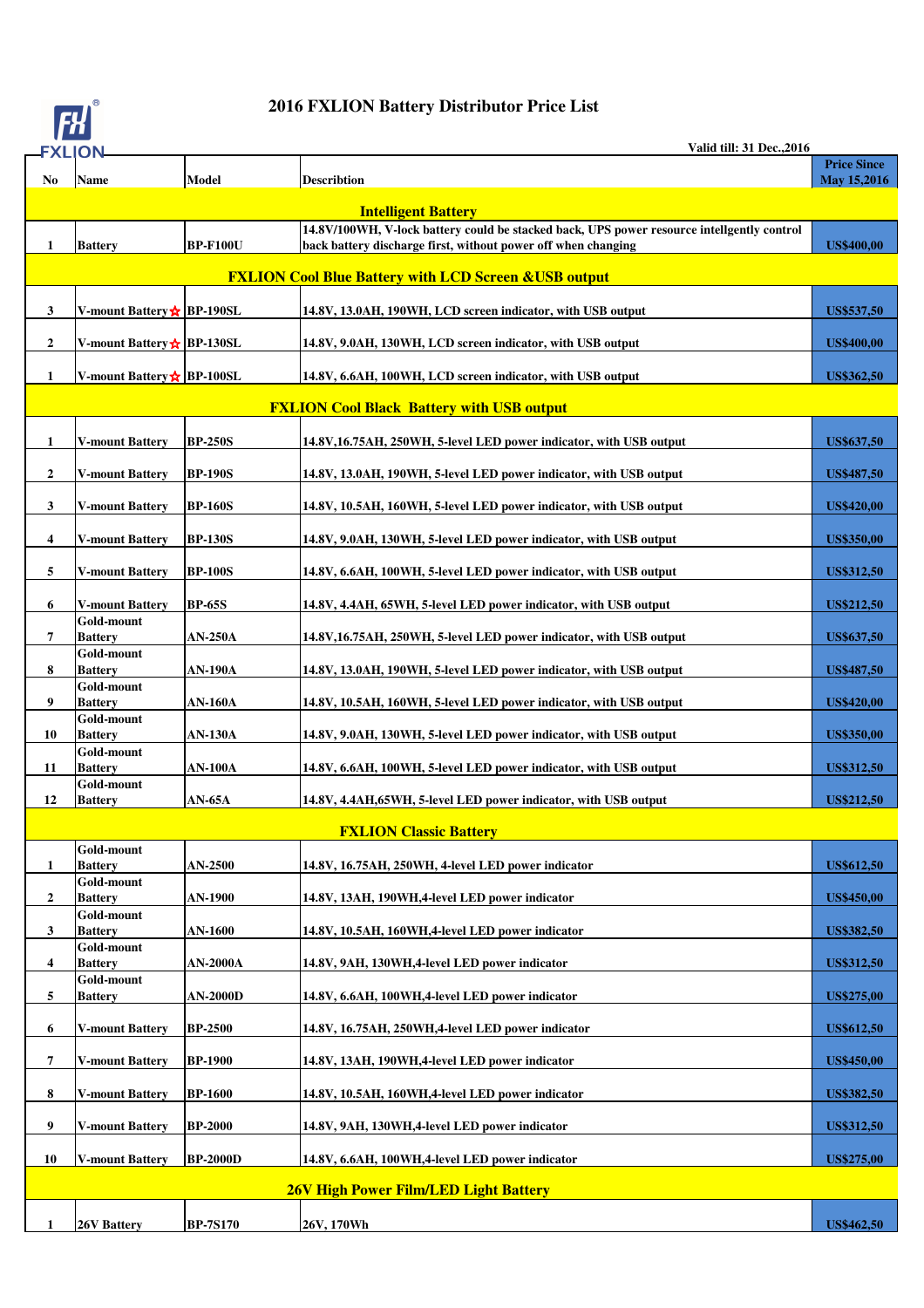| $\overline{2}$                                   | <b>26V Battery</b>                         | <b>BP-7S230</b>  | 26V, 230Wh                                                                                                                               | <b>US\$525,00</b>   |
|--------------------------------------------------|--------------------------------------------|------------------|------------------------------------------------------------------------------------------------------------------------------------------|---------------------|
| 3                                                | 26V Charger                                | <b>PL-7110</b>   | 1-channel charger just for BP-7S170 BP-7S230 Output: 29.4V/2A                                                                            | US\$137,50          |
| 4                                                | 26V Charger                                | <b>PL-7S2DS</b>  | dual channel deck charger just for FXLION 26V battery BP-7S170 and BP-7S230                                                              | US\$347,50          |
|                                                  |                                            |                  | <b>Quick Battery Charger</b>                                                                                                             |                     |
|                                                  | <b>Gold-mount Quick</b>                    |                  | Mono-channel deck quick charger twice fast to charge one Gold-Mount battery, with USB                                                    |                     |
| 1                                                | <b>Charger</b>                             | <b>PL-Q80A</b>   | output                                                                                                                                   | US\$212,50          |
|                                                  | <b>V-mount Ouick</b>                       |                  |                                                                                                                                          |                     |
| $\overline{2}$                                   | <b>Charger</b><br><b>V-mount Quick</b>     | <b>PL-Q80B</b>   | Mono-channel deck quick charger twice fast to charge one V-Lock battery, with USB output                                                 | US\$212,50          |
| 3                                                | Charger $\star$<br><b>Gold-mount Quick</b> | <b>PL-Q280B</b>  | 2-channel quick charger, each channel charging output:16.8V/4A                                                                           | Await               |
| $\overline{4}$                                   | Charger *                                  | <b>PL-Q280A</b>  | 2-channel quick charger, each channel charging output: 16.8V/4A                                                                          | Await               |
|                                                  |                                            |                  | <b>Battery Standard V Mount or Gold Mount Deck Battery Charger</b>                                                                       |                     |
|                                                  | Gold-mount                                 |                  |                                                                                                                                          |                     |
| 1                                                | <b>Charger</b>                             | PL-1680A         | portable dual-channel synchronous charger, could charger 2pcs AN batteries                                                               | <b>US\$325,00</b>   |
| $\overline{2}$                                   | <b>V-mount Charger</b>                     | <b>PL-1680B</b>  | portable dual-channel synchronous charger, could charger 2pcs BP batteries                                                               | <b>US\$325,00</b>   |
| 3                                                | Gold-mount<br><b>Charger</b>               | PL-4680A         | deck dual-channel synchronous charger, could charger 2pcs AN batteries                                                                   | <b>US\$325,00</b>   |
|                                                  |                                            |                  |                                                                                                                                          |                     |
| 4                                                | <b>V-mount Charger</b><br>Gold-mount       | <b>PL-4680B</b>  | deck dual-channel synchronous charger, could charger 2pcs BP batteries                                                                   | <b>US\$325,00</b>   |
| 5                                                | <b>Charger</b>                             | PL-5680A         | deck quad-channel synchronous charger, could charger 4pcs AN batteries                                                                   | <b>US\$550,00</b>   |
| 6                                                | <b>V-mount Charger</b>                     | <b>PL-5680B</b>  | deck quad-channel synchronous charger, could charger 4pcs BP batteries                                                                   | <b>US\$550,00</b>   |
|                                                  |                                            |                  | <b>Battery Standard V mount and gold mount Common Cable Charger</b>                                                                      |                     |
|                                                  |                                            |                  |                                                                                                                                          |                     |
| 1                                                | <b>Common Charger</b>                      | PL-3680B         | Portable Mono-channel charger, could charge both AN and BP                                                                               | <b>US\$100,00</b>   |
| $\overline{2}$                                   | Common Charger                             | <b>PL-3680D</b>  | the most cost-effective, dual-channel synchronous charger with one DC output, could charge<br>both AN and BP                             | <b>US\$250,00</b>   |
| 3                                                | <b>Common Charger</b>                      | <b>PL-3680E</b>  | plastic dual-channel synchronous charger with one DC output, could charge both AN and BP                                                 | <b>US\$325,00</b>   |
| 4                                                | <b>Common Charger</b>                      | PL-5680          | quad-channel synchronous charger, could charge both AN and BP                                                                            | <b>US\$375,00</b>   |
|                                                  |                                            |                  |                                                                                                                                          |                     |
|                                                  |                                            |                  | <b>Battery Output Adapter</b>                                                                                                            |                     |
| $\mathbf{1}$                                     | <b>Adapter</b>                             | PL-2DBS          | With 2pcs BP batteries, offer 14.8V/8A and 24V/10A outputs, supply portable power resource<br>for LED light                              | <b>US\$325,00</b>   |
|                                                  |                                            |                  | With 4pcs BP batteries, offer 12V/5A and 24V/15A outputs, supply portable power resource                                                 |                     |
| $\overline{\mathbf{2}}$                          | Adapter                                    | PL-4DBS          | for LED light<br>With 4pcs BP batteries, offer 12V/5A and 48V/6A outputs, supply portable power resource for                             | <b>US\$575,00</b>   |
| $\mathbf{3}$                                     | <b>Adapter</b>                             | <b>PL-4DB48S</b> | high power LED light                                                                                                                     | <b>US\$625,00</b>   |
| 4                                                | Adapter                                    | PL-2DBA          | With 2pcs AN batteries, offer 14.8V/8A and 24V/10A outputs, supply portable power resource<br>for LED light                              | <b>US\$325,00</b>   |
|                                                  |                                            |                  | With 4pcs AN batteries, offer 12V/5A and 24V/15A outputs, supply portable power resource                                                 |                     |
| 5                                                | Adapter                                    | PL-4DBA          | for LED light<br>With 4pcs AN batteries, offer 12V/5A and 48V/6A outputs, supply portable power resource for                             | <b>US\$575,00</b>   |
| 6                                                | Adapter                                    | PL-4DB48A        | high power LED light                                                                                                                     | <b>US\$625,00</b>   |
|                                                  |                                            |                  | <b>Battery Output Adapter &amp; Battery Charger</b>                                                                                      |                     |
|                                                  | Charger&Adapter                            |                  | quad-channel V-mount charger and output adapter, max power 360W, 14.8V+14.8V+24V                                                         |                     |
| $\mathbf{1}$                                     | ☆                                          | PL-4DCS          | outputs synchronous, V mount battery applicable                                                                                          | <b>US\$875,00</b>   |
| $\overline{\mathbf{2}}$                          | <b>Charger&amp;Adapter</b>                 | <b>PL-4DC48S</b> | quad-channel V-mount charger and output adapter, max power 480W, 14.8V+14.8V+48V<br>outputs synchronous, V mount battery applicable      | <b>US\$1.050,00</b> |
|                                                  | <b>Charger&amp;Adapter</b>                 |                  | 2-channel V-mount charger and output adapter, max power 360W, 14.8V+24V outputs                                                          |                     |
| $\mathbf{3}$                                     | ≵<br>Charger&Adapter                       | <b>PL-2DCS</b>   | synchronous, V mount battery applicable<br>quad-channel gold mount charger and output adapter, max power 360W, 14.8V+14.8V+24V           | Await               |
| $\overline{\mathbf{4}}$                          | ☆                                          | PL-4DCA          | outputs synchronous, gold mount battery applicable                                                                                       | <b>US\$875,00</b>   |
|                                                  | <b>Charger&amp;Adapter</b>                 |                  | quad-channel gold mount charger and output adapter, max power 480W, 14.8V+14.8V+48V                                                      |                     |
| 5                                                | <b>Charger&amp;Adapter</b>                 | <b>PL-4DC48A</b> | outputs synchronous, gold mount battery applicable<br>2-channel gold mount charger and output adapter, max power 360W, 14.8V+24V outputs | <b>US\$1.050,00</b> |
| 6                                                | ⋩                                          | PL-2DCA          | synchronous, gold mount battery applicable                                                                                               | Await               |
| <b>Multifunctional High Power Li-ion Battery</b> |                                            |                  |                                                                                                                                          |                     |

 $\mathbb{R}^2$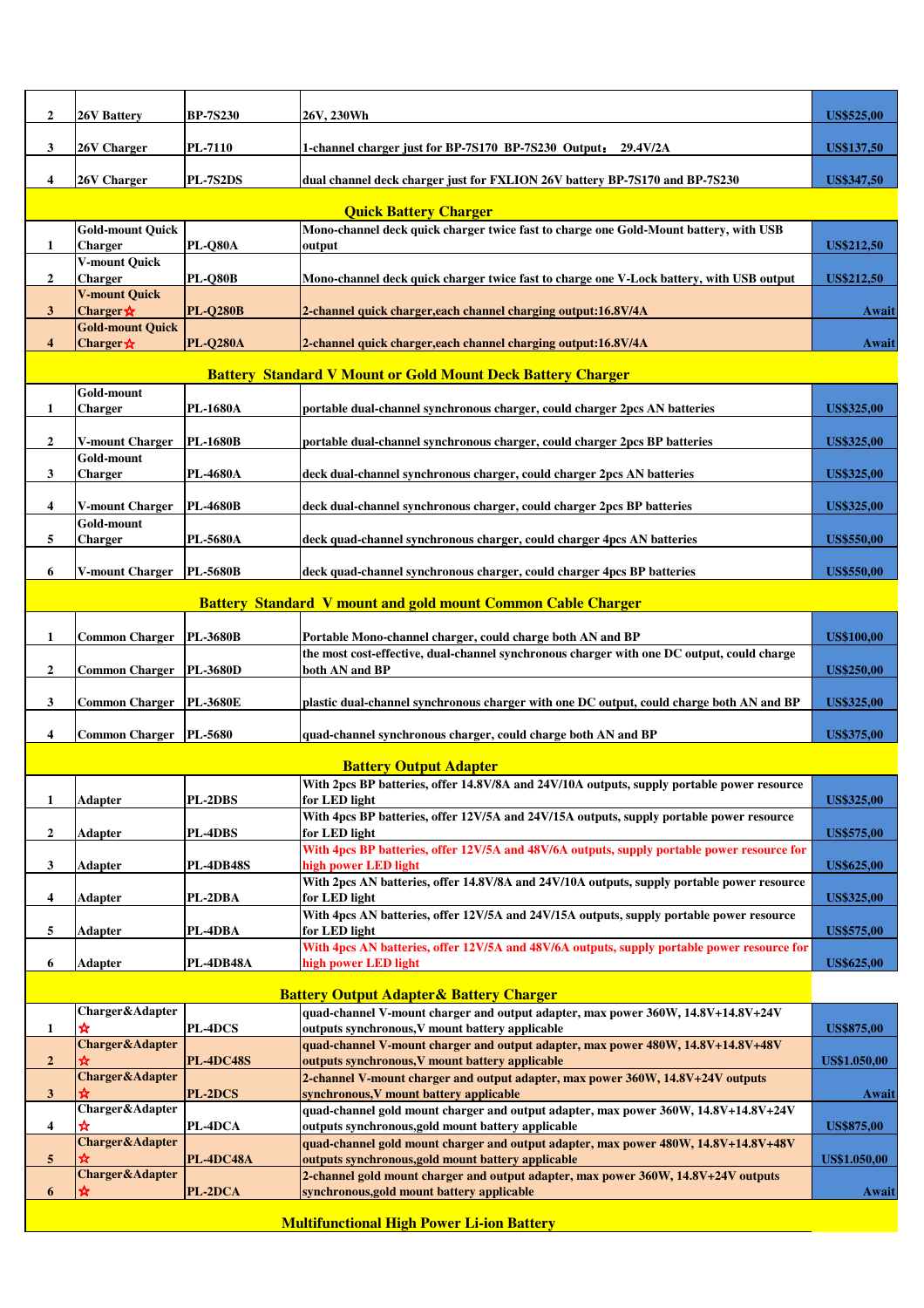| 1                       | <b>Battery</b>                                | <b>XH-DY-7220</b> | 500Wh, output1: 28V/20A outputs: 12V/10A, the max dishcarge current is 30A, for Arri<br>200W/400W/ 575W film lights                    | US\$2.050,00      |
|-------------------------|-----------------------------------------------|-------------------|----------------------------------------------------------------------------------------------------------------------------------------|-------------------|
|                         |                                               |                   |                                                                                                                                        |                   |
| $\overline{2}$          | <b>Charger</b>                                | PL-7115           | charger just for XH-DY-7220 output 29.4V/5A                                                                                            | <b>US\$187,50</b> |
|                         |                                               |                   | <b>DV Battery for Sony &amp; Panasonic</b>                                                                                             |                   |
| 1                       | <b>SONY DV Battery DF-248</b>                 |                   | Support DV Models: Sony DV Camera DSR-190P, DSR-198P, HVR-<br>Z1C、Z5C、Z7C、V1C、HD1000C                                                  | <b>US\$125,00</b> |
|                         |                                               |                   | 14.8V, 4.4AH, 65wh.total decode;                                                                                                       |                   |
| $\overline{2}$          | <b>SONY DV Battery  DF-U65</b>                |                   | Support DV Models: Sony DV Camera PMW-EX1R, PMW-EX3, PMW-EX160, PMW-                                                                   | <b>US\$210,00</b> |
| 3                       | <b>SONY DV Battery DF-U75</b>                 |                   | 14.8V, 5.2Ah, 75wh, with D-TAP and USB outputs<br>Support DV Models: Sony DV Camera PMW-EX1R, PMW-EX3, PMW-EX160, PMW-                 | <b>US\$250,00</b> |
|                         |                                               |                   | Support DV Models: Sony DV Camera PMW-EX1R, PMW-EX3, PMW-EX160, PMW-                                                                   |                   |
| 4                       | <b>SONY DV Battery DF-U98</b><br>PANASONIC DV |                   | EX260, PMW-EX280. FS7<br>7.4V,5.4AH,40WH                                                                                               | <b>US\$270,00</b> |
| 5                       | <b>Battery</b>                                | <b>DP-254</b>     | Support DV Models: Panasonic DV Camera HVX203, HPX173, DVC180, AJ-PX298                                                                | <b>US\$125,00</b> |
|                         | PANASONIC DV                                  |                   | 7.4V,6.6AH,48WH;                                                                                                                       |                   |
| 6                       | <b>Battery</b><br>PANASONIC DV                | <b>DP-266</b>     | Support DV Models: Panasonic DV Camera HVX203、HPX173、DVC180、AJ-PX298<br>Panasonic AJ-PX298MC Battery;                                  | <b>US\$137,50</b> |
| 7                       | <b>Battery</b>                                | DP-VBD58          | <b>Support DV Model: PanasonicAJ-PX298</b>                                                                                             | <b>US\$125,00</b> |
| 8                       | <b>PANASONIC DV</b><br><b>Battery</b>         | <b>DP-153</b>     | 7.4V,5.2AH,38WH;<br>Support DV Models: Panasonic AG-HMC153, AG-AC160, AG-AC130                                                         | <b>US\$112,50</b> |
|                         |                                               |                   |                                                                                                                                        |                   |
|                         |                                               |                   | <b>DV Battery Charger</b>                                                                                                              |                   |
| 1                       | <b>Charger for sony</b><br><b>DV</b> battery  | <b>PL-6000S</b>   | Mono-channel portable charger for FXDF-248 and SONY970 series                                                                          | <b>US\$50,00</b>  |
|                         | <b>Charger for sony</b>                       |                   |                                                                                                                                        |                   |
| $\overline{2}$          | <b>DV</b> battery                             | <b>PL-4680S</b>   | Quad-channel synchronous charger for FX DF-248 and SONY970 series                                                                      | <b>US\$150,00</b> |
| 3                       | <b>Charger for sony</b><br><b>DV</b> battery  | <b>PL-U65</b>     | Dual-channel with LCD charger for FX DF-U65 DF-U75 and SonyU60/90 series                                                               | <b>US\$147,50</b> |
|                         |                                               |                   |                                                                                                                                        |                   |
| 4                       | Charger<br><b>Panasonic DV</b>                | <b>PL-6000P</b>   | Mono-channel portable charger for FX DP-254 DP-266 and Panasonic D54 series                                                            | <b>US\$50,00</b>  |
| 5                       | battery                                       | <b>PL-4680P</b>   | Quad-channel synchronous charger for FX DP-254 DP-266 and Panasonic D54 series                                                         | <b>US\$150,00</b> |
|                         | <b>Panasonic DV</b>                           |                   |                                                                                                                                        |                   |
| 6                       | battery<br>& Panasonic DV                     | <b>PL-6153P</b>   | Mono-channel portable charger for FX DP-153<br>Could charge both sony 970 and Panasonic D54/VBD58 batteries. Could charge DF-248 , DP- | <b>US\$50,00</b>  |
| $\overline{7}$          | battery $\mathbf{\hat{x}}$                    | PL-DSP40          | 254, DP-VBD58 battery synchronously. 4-channel synchronous charger.                                                                    | Await             |
|                         |                                               |                   | <b>Camera Mounted LED Light/Plate/Accessory</b>                                                                                        |                   |
|                         | <b>Camera Mounted</b>                         |                   | 18W, input 6.0-16.8V (DV battery FX DF-248 and Sony NP-F 970), with convert plat XH-                                                   |                   |
| 1                       | <b>LED Light</b><br><b>Camera Mounted</b>     | <b>XH-L18S</b>    | <b>DSP</b> to use Panasonic DV battery<br>10W, input 6.0-16.8V (DV battery FX DF-248 and Sony NP-F 970), with convert plat XH-         | <b>US\$250,00</b> |
| $\overline{2}$          | <b>LED Light</b>                              | <b>XH-L10S</b>    | <b>DSP</b> to use Panasonic DV battery                                                                                                 | <b>US\$200,00</b> |
|                         |                                               |                   |                                                                                                                                        |                   |
| $\mathbf{3}$            | <b>Magic Arm</b>                              | XH-MA7            | 7 inch magic arm                                                                                                                       | <b>US\$112,50</b> |
| $\overline{\mathbf{4}}$ | <b>Magic Arm</b>                              | XH-MA11           | 11 inch magic arm                                                                                                                      | <b>US\$125,00</b> |
| 5                       | Plate                                         | XH-AN             | AN plate                                                                                                                               | <b>US\$50,00</b>  |
|                         |                                               |                   |                                                                                                                                        |                   |
| 6                       | <b>Plate</b>                                  | XH-BP             | <b>BP</b> plate<br>Instantly converting Gold Mount to V-Mount without disassembling or changing the battery,                           | <b>US\$50,00</b>  |
| 7                       | <b>Double Plate</b>                           | XH-BP-A           | Can be used on the charger with Gold Mount to charge V-Mount battery                                                                   | <b>US\$150,00</b> |
|                         |                                               |                   | Instantly converting V-Mount to Gold Mount without disassembling or changing the battery,                                              |                   |
| 8                       | <b>Double Plate</b>                           | XH-AN-S           | Can be used on the charger with V-Mount to charge Gold Mount battery.                                                                  | <b>US\$150,00</b> |
| 9                       | <b>T</b> Plate                                | XH-2BP-S          | fix on v-lock camers to hang 2pcs BP batteries                                                                                         | <b>US\$187,50</b> |
| 10                      | <b>T</b> Plate                                | XH-2AN-A          | fix on gold-mount camera to hang 2pcs AN batteries                                                                                     | <b>US\$187,50</b> |
|                         |                                               |                   |                                                                                                                                        |                   |
| 11                      | Plate $\mathbf{\hat{x}}$                      | XH-BP-MARK201     | plate for Canon C300 Mark 2                                                                                                            | <b>US\$187,50</b> |
| 12                      | Plate $\mathbf{\hat{x}}$                      | XH-BP-MARK202     | plate for Canon C300 Mark 2, with kits                                                                                                 | <b>US\$220,00</b> |
| 13                      | Plate $\mathbf{\hat{x}}$                      | XH-2DF-S          | DV batteries to V-mount battery converter                                                                                              | <b>US\$62,50</b>  |
|                         |                                               |                   |                                                                                                                                        |                   |
| 14                      | Plate $\mathbf{\hat{x}}$                      | XH-BP-L01         | V-mount plate fixed on light stand                                                                                                     | <b>US\$100,00</b> |
| 15                      | Plate $\mathbf{\hat{x}}$                      | XH-BP-L02         | V-mount plate fixed on light stand                                                                                                     | <b>US\$100,00</b> |